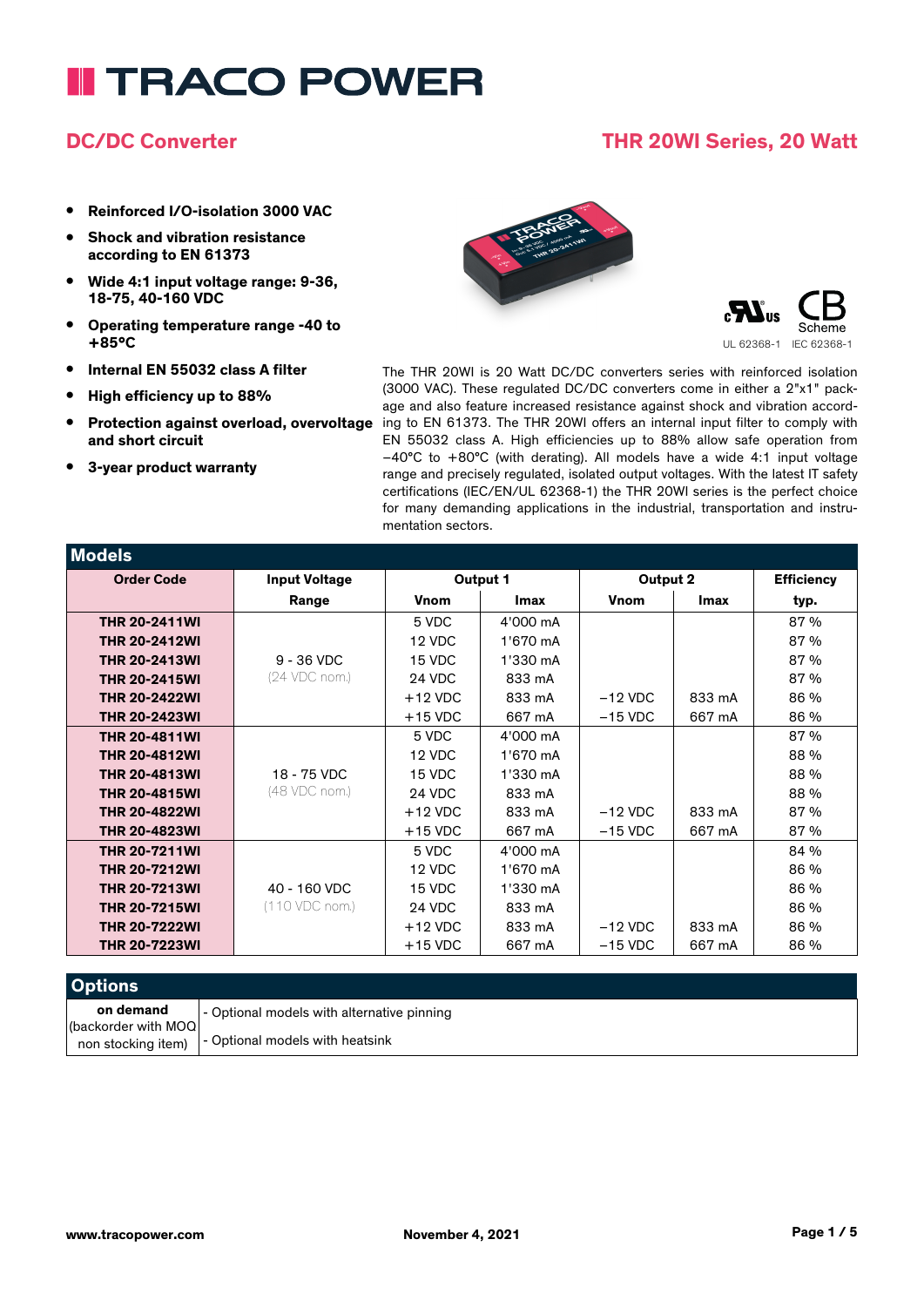| <b>Input Specifications</b> |                |                               |                                                   |
|-----------------------------|----------------|-------------------------------|---------------------------------------------------|
| Input Current               | - At no load   | 24 Vin models: 25 mA typ.     |                                                   |
|                             |                | 48 Vin models: 15 mA typ.     |                                                   |
|                             |                | 110 Vin models: 10 mA typ.    |                                                   |
|                             | - At full load | 24 Vin models: 961 mA typ.    |                                                   |
|                             |                | 48 Vin models: 476 mA typ.    |                                                   |
|                             |                | 110 Vin models: $212$ mA typ. |                                                   |
| Surge Voltage               |                |                               | 24 Vin models: <b>50 VDC max.</b> (100 ms max.)   |
|                             |                |                               | 48 Vin models: <b>100 VDC max.</b> (100 ms max.)  |
|                             |                |                               | 110 Vin models: <b>170 VDC max.</b> (100 ms max.) |
| Under Voltage Lockout       |                | 24 Vin models: 7.5 VDC typ.   |                                                   |
|                             |                | 48 Vin models: 16 VDC typ.    |                                                   |
|                             |                | 110 Vin models: $37$ VDC typ. |                                                   |
| Recommended Input Fuse      |                |                               | (The need of an external fuse has to be assessed) |
|                             |                |                               | in the final application.)                        |
| Input Filter                |                |                               | Internal Pi-Type                                  |

| Output Voltage Adjustment<br>(By external trim resistor)<br>See application note: www.tracopower.com/overview/thr20wi<br>$±1\%$ max.<br>Voltage Set Accuracy<br>- Input Variation (Vmin - Vmax)<br>single output models: 0.2% max.<br>Regulation<br>dual output models: 0.2% max.<br>single output models: 0.5% max.<br>- Load Variation ( $0 - 100\%$ )<br>dual output models: 1% max. (Output 1)<br>1% max. (Output $2$ )<br>- Voltage Balance<br>dual output models: 2% max.<br>(symmetrical load)<br>5 Vout models: 50 mVp-p typ. (w/ 10 µF, 25 V MLCC)<br>Ripple and Noise<br>- single output<br>(20 MHz Bandwidth)<br>12 Vout models: <b>100 mVp-p typ.</b> (w/ 10 µF, 25 V MLCC)<br>15 Vout models: <b>100 mVp-p typ.</b> (w/ 10 µF, 25 V MLCC)<br>24 Vout models: 150 mVp-p typ. (w/ 4.7 µF, 50 V MLCC)<br>12 / -12 Vout models: 100 / 100 mVp-p typ. (w/ 10 µF, 25 V MLCC)<br>- dual output<br>15 / -15 Vout models: 100 / 100 mVp-p typ. (w/ 10 µF, 25 V MLCC)<br>5 Vout models: 6'800 µF max.<br>Capacitive Load<br>- single output<br>12 Vout models: 1'200 µF max.<br>15 Vout models: 750 µF max.<br>24 Vout models: 300 µF max.<br>12 / -12 Vout models: 600 / 600 µF max.<br>- dual output<br>15 / -15 Vout models: 380 / 380 µF max.<br>Minimum Load<br>Not required<br><b>Temperature Coefficient</b><br>$\pm 0.02$ %/K max.<br>Start-up Time<br>30 ms typ. / 50 ms max.<br><b>Short Circuit Protection</b><br><b>Output Current Limitation</b><br>150% typ. of lout max. |                                            |
|--------------------------------------------------------------------------------------------------------------------------------------------------------------------------------------------------------------------------------------------------------------------------------------------------------------------------------------------------------------------------------------------------------------------------------------------------------------------------------------------------------------------------------------------------------------------------------------------------------------------------------------------------------------------------------------------------------------------------------------------------------------------------------------------------------------------------------------------------------------------------------------------------------------------------------------------------------------------------------------------------------------------------------------------------------------------------------------------------------------------------------------------------------------------------------------------------------------------------------------------------------------------------------------------------------------------------------------------------------------------------------------------------------------------------------------------------------------------------------------------|--------------------------------------------|
|                                                                                                                                                                                                                                                                                                                                                                                                                                                                                                                                                                                                                                                                                                                                                                                                                                                                                                                                                                                                                                                                                                                                                                                                                                                                                                                                                                                                                                                                                            | ±10% (single output models only)           |
|                                                                                                                                                                                                                                                                                                                                                                                                                                                                                                                                                                                                                                                                                                                                                                                                                                                                                                                                                                                                                                                                                                                                                                                                                                                                                                                                                                                                                                                                                            |                                            |
|                                                                                                                                                                                                                                                                                                                                                                                                                                                                                                                                                                                                                                                                                                                                                                                                                                                                                                                                                                                                                                                                                                                                                                                                                                                                                                                                                                                                                                                                                            |                                            |
|                                                                                                                                                                                                                                                                                                                                                                                                                                                                                                                                                                                                                                                                                                                                                                                                                                                                                                                                                                                                                                                                                                                                                                                                                                                                                                                                                                                                                                                                                            | Output power must not exceed rated power!  |
|                                                                                                                                                                                                                                                                                                                                                                                                                                                                                                                                                                                                                                                                                                                                                                                                                                                                                                                                                                                                                                                                                                                                                                                                                                                                                                                                                                                                                                                                                            |                                            |
|                                                                                                                                                                                                                                                                                                                                                                                                                                                                                                                                                                                                                                                                                                                                                                                                                                                                                                                                                                                                                                                                                                                                                                                                                                                                                                                                                                                                                                                                                            |                                            |
|                                                                                                                                                                                                                                                                                                                                                                                                                                                                                                                                                                                                                                                                                                                                                                                                                                                                                                                                                                                                                                                                                                                                                                                                                                                                                                                                                                                                                                                                                            |                                            |
|                                                                                                                                                                                                                                                                                                                                                                                                                                                                                                                                                                                                                                                                                                                                                                                                                                                                                                                                                                                                                                                                                                                                                                                                                                                                                                                                                                                                                                                                                            |                                            |
|                                                                                                                                                                                                                                                                                                                                                                                                                                                                                                                                                                                                                                                                                                                                                                                                                                                                                                                                                                                                                                                                                                                                                                                                                                                                                                                                                                                                                                                                                            |                                            |
|                                                                                                                                                                                                                                                                                                                                                                                                                                                                                                                                                                                                                                                                                                                                                                                                                                                                                                                                                                                                                                                                                                                                                                                                                                                                                                                                                                                                                                                                                            |                                            |
|                                                                                                                                                                                                                                                                                                                                                                                                                                                                                                                                                                                                                                                                                                                                                                                                                                                                                                                                                                                                                                                                                                                                                                                                                                                                                                                                                                                                                                                                                            |                                            |
|                                                                                                                                                                                                                                                                                                                                                                                                                                                                                                                                                                                                                                                                                                                                                                                                                                                                                                                                                                                                                                                                                                                                                                                                                                                                                                                                                                                                                                                                                            |                                            |
|                                                                                                                                                                                                                                                                                                                                                                                                                                                                                                                                                                                                                                                                                                                                                                                                                                                                                                                                                                                                                                                                                                                                                                                                                                                                                                                                                                                                                                                                                            |                                            |
|                                                                                                                                                                                                                                                                                                                                                                                                                                                                                                                                                                                                                                                                                                                                                                                                                                                                                                                                                                                                                                                                                                                                                                                                                                                                                                                                                                                                                                                                                            |                                            |
|                                                                                                                                                                                                                                                                                                                                                                                                                                                                                                                                                                                                                                                                                                                                                                                                                                                                                                                                                                                                                                                                                                                                                                                                                                                                                                                                                                                                                                                                                            |                                            |
|                                                                                                                                                                                                                                                                                                                                                                                                                                                                                                                                                                                                                                                                                                                                                                                                                                                                                                                                                                                                                                                                                                                                                                                                                                                                                                                                                                                                                                                                                            |                                            |
|                                                                                                                                                                                                                                                                                                                                                                                                                                                                                                                                                                                                                                                                                                                                                                                                                                                                                                                                                                                                                                                                                                                                                                                                                                                                                                                                                                                                                                                                                            |                                            |
|                                                                                                                                                                                                                                                                                                                                                                                                                                                                                                                                                                                                                                                                                                                                                                                                                                                                                                                                                                                                                                                                                                                                                                                                                                                                                                                                                                                                                                                                                            |                                            |
|                                                                                                                                                                                                                                                                                                                                                                                                                                                                                                                                                                                                                                                                                                                                                                                                                                                                                                                                                                                                                                                                                                                                                                                                                                                                                                                                                                                                                                                                                            |                                            |
|                                                                                                                                                                                                                                                                                                                                                                                                                                                                                                                                                                                                                                                                                                                                                                                                                                                                                                                                                                                                                                                                                                                                                                                                                                                                                                                                                                                                                                                                                            |                                            |
|                                                                                                                                                                                                                                                                                                                                                                                                                                                                                                                                                                                                                                                                                                                                                                                                                                                                                                                                                                                                                                                                                                                                                                                                                                                                                                                                                                                                                                                                                            |                                            |
|                                                                                                                                                                                                                                                                                                                                                                                                                                                                                                                                                                                                                                                                                                                                                                                                                                                                                                                                                                                                                                                                                                                                                                                                                                                                                                                                                                                                                                                                                            |                                            |
|                                                                                                                                                                                                                                                                                                                                                                                                                                                                                                                                                                                                                                                                                                                                                                                                                                                                                                                                                                                                                                                                                                                                                                                                                                                                                                                                                                                                                                                                                            |                                            |
|                                                                                                                                                                                                                                                                                                                                                                                                                                                                                                                                                                                                                                                                                                                                                                                                                                                                                                                                                                                                                                                                                                                                                                                                                                                                                                                                                                                                                                                                                            |                                            |
|                                                                                                                                                                                                                                                                                                                                                                                                                                                                                                                                                                                                                                                                                                                                                                                                                                                                                                                                                                                                                                                                                                                                                                                                                                                                                                                                                                                                                                                                                            |                                            |
|                                                                                                                                                                                                                                                                                                                                                                                                                                                                                                                                                                                                                                                                                                                                                                                                                                                                                                                                                                                                                                                                                                                                                                                                                                                                                                                                                                                                                                                                                            |                                            |
|                                                                                                                                                                                                                                                                                                                                                                                                                                                                                                                                                                                                                                                                                                                                                                                                                                                                                                                                                                                                                                                                                                                                                                                                                                                                                                                                                                                                                                                                                            |                                            |
|                                                                                                                                                                                                                                                                                                                                                                                                                                                                                                                                                                                                                                                                                                                                                                                                                                                                                                                                                                                                                                                                                                                                                                                                                                                                                                                                                                                                                                                                                            | Continuous, Automatic recovery             |
|                                                                                                                                                                                                                                                                                                                                                                                                                                                                                                                                                                                                                                                                                                                                                                                                                                                                                                                                                                                                                                                                                                                                                                                                                                                                                                                                                                                                                                                                                            |                                            |
| Overvoltage Protection                                                                                                                                                                                                                                                                                                                                                                                                                                                                                                                                                                                                                                                                                                                                                                                                                                                                                                                                                                                                                                                                                                                                                                                                                                                                                                                                                                                                                                                                     | 125% typ. of Vout nom.                     |
| - Response Deviation<br><b>Transient Response</b>                                                                                                                                                                                                                                                                                                                                                                                                                                                                                                                                                                                                                                                                                                                                                                                                                                                                                                                                                                                                                                                                                                                                                                                                                                                                                                                                                                                                                                          | 3% typ. / 5% max. (75% to 100% Load Step)  |
| - Response Time                                                                                                                                                                                                                                                                                                                                                                                                                                                                                                                                                                                                                                                                                                                                                                                                                                                                                                                                                                                                                                                                                                                                                                                                                                                                                                                                                                                                                                                                            | <b>300 µs max.</b> (75% to 100% Load Step) |
|                                                                                                                                                                                                                                                                                                                                                                                                                                                                                                                                                                                                                                                                                                                                                                                                                                                                                                                                                                                                                                                                                                                                                                                                                                                                                                                                                                                                                                                                                            |                                            |

| Safety Specifications   |                             |                                     |  |  |
|-------------------------|-----------------------------|-------------------------------------|--|--|
| <b>Safety Standards</b> | - IT / Multimedia Equipment | EN 62368-1                          |  |  |
|                         |                             | IEC 62368-1                         |  |  |
|                         |                             | UL 62368-1                          |  |  |
|                         | - Certification Documents   | www.tracopower.com/overview/thr20wi |  |  |

All specifications valid at nominal voltage, resistive full load and +25°C after warm-up time, unless otherwise stated.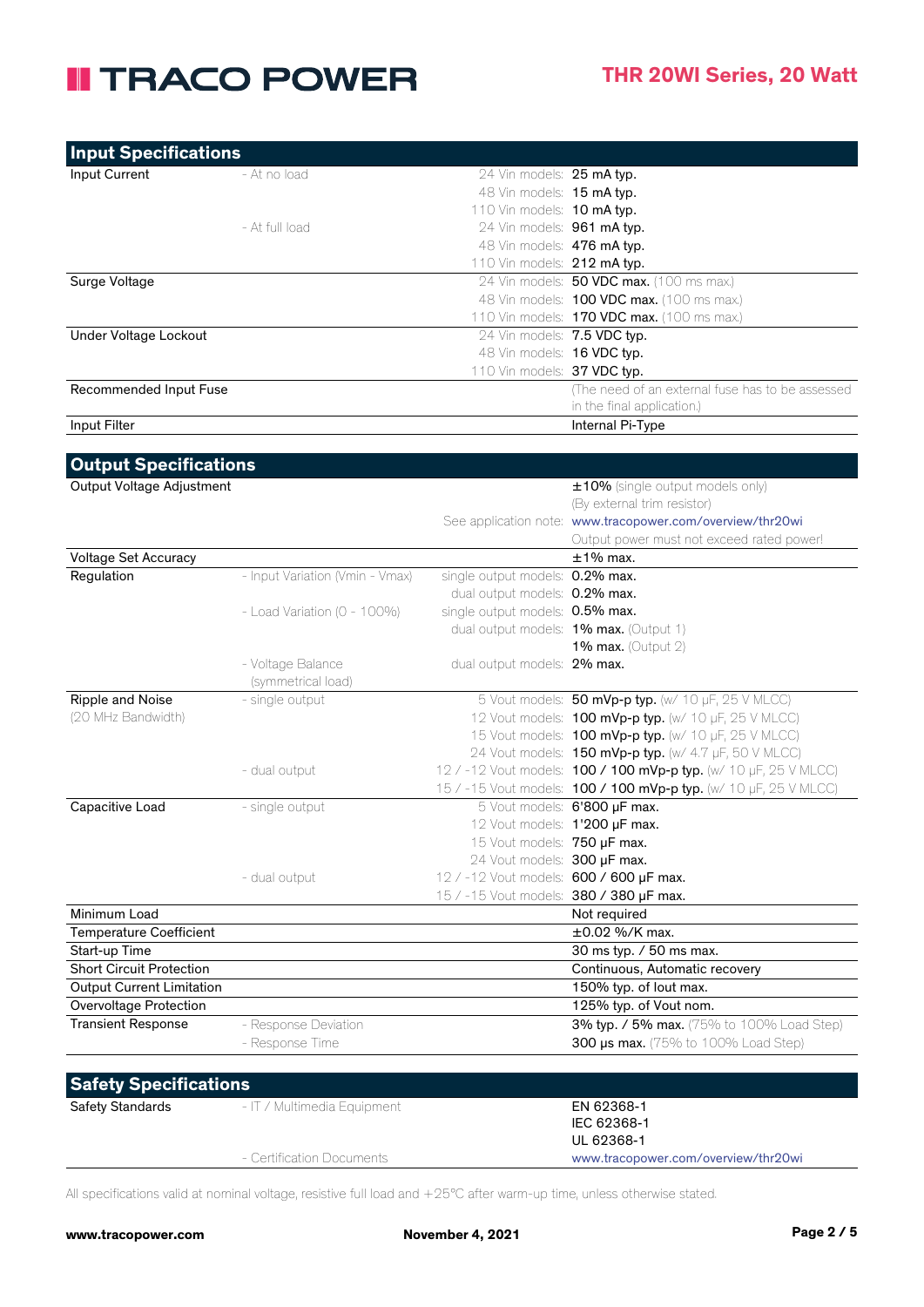| <b>EMC Specifications</b> |                             |             |                                                               |
|---------------------------|-----------------------------|-------------|---------------------------------------------------------------|
| <b>EMI Emissions</b>      | - Conducted Emissions       |             | <b>EN 55011 class A (internal filter)</b>                     |
|                           |                             |             | <b>EN 55032 class A (internal filter)</b>                     |
|                           |                             |             | <b>FCC Part 15 class A (internal filter)</b>                  |
|                           | - Radiated Emissions        |             | <b>EN 55011 class A</b> (with external filter)                |
|                           |                             |             | <b>EN 55032 class A</b> (with external filter)                |
|                           |                             |             | <b>FCC Part 15 class A</b> (with external filter)             |
|                           |                             |             | External filter proposal: www.tracopower.com/overview/thr20wi |
| <b>EMS Immunity</b>       |                             |             | <b>EN 55024</b> (IT Equipment)                                |
|                           | - Electrostatic Discharge   |             | Air: EN 61000-4-2, ±8 kV, perf. criteria A                    |
|                           |                             |             | Contact: EN 61000-4-2, ±6 kV, perf. criteria A                |
|                           | - RF Electromagnetic Field  |             | EN 61000-4-3, 10 V/m, perf. criteria A                        |
|                           | - EFT (Burst) / Surge       |             | EN 61000-4-4, $\pm 2$ kV, perf. criteria A                    |
|                           |                             |             | EN 61000-4-5, ±2 kV, perf. criteria A                         |
|                           |                             |             | Ext. input component: 24 Vin models: 390uF chemi-con KY       |
|                           |                             |             | 48 Vin models: 330 µF chemi-con KY                            |
|                           |                             |             | 110 Vin models: 390µF chemi-con KXJ                           |
|                           | - Conducted RF Disturbances |             | EN 61000-4-6, 10 Vrms, perf. criteria A                       |
|                           | - PF Magnetic Field         | Continuous: | EN 61000-4-8, 100 A/m, perf. criteria A                       |
|                           |                             |             | 1 s: EN 61000-4-8, 1000 A/m, perf. criteria A                 |

| <b>General Specifications</b>   |                                 |                                                           |
|---------------------------------|---------------------------------|-----------------------------------------------------------|
| <b>Relative Humidity</b>        |                                 | 95% max. (non condensing)                                 |
| <b>Temperature Ranges</b>       | - Operating Temperature         | $-40^{\circ}$ C to $+80^{\circ}$ C                        |
|                                 |                                 | $-40^{\circ}$ C to $+90^{\circ}$ C (with Heat Sink)       |
|                                 | - Case Temperature              | $+105^{\circ}$ C max.                                     |
|                                 | - Storage Temperature           | $-50^{\circ}$ C to $+125^{\circ}$ C                       |
| <b>Power Derating</b>           | - High Temperature              | See application note: www.tracopower.com/overview/thr20wi |
| <b>Cooling System</b>           |                                 | Natural convection (20 LFM)                               |
| Remote Control                  | - Voltage Controlled Remote     | On: 3.5 to 12 VDC or open circuit                         |
|                                 |                                 | Off: 0 to 1.2 VDC or short circuit                        |
|                                 |                                 | Refers to 'Remote' and '-Vin' Pin                         |
|                                 | - Off Idle Input Current        | 2.5 mA typ.                                               |
|                                 | - Remote Pin Input Current      | $-0.5$ to $0.5$ mA                                        |
| <b>Switching Frequency</b>      |                                 | 260 - 310 kHz (PWM)                                       |
|                                 |                                 | 280 kHz typ. (PWM)                                        |
| Insulation System               |                                 | Reinforced Insulation                                     |
| Working Voltage (rated)         |                                 | <b>250 VAC</b>                                            |
| <b>Isolation Test Voltage</b>   | - Input to Output, 60 s         | 3'000 VAC                                                 |
|                                 | - Input to Case, 60 s           | 1'500 VAC                                                 |
|                                 | - Output to Case, 60 s          | 1'500 VAC                                                 |
| <b>Isolation Resistance</b>     | - Input to Output, 500 VDC      | 1'000 MΩ min.                                             |
| <b>Isolation Capacitance</b>    | - Input to Output, 100 kHz, 1 V | 1'500 pF typ.                                             |
| Reliability                     | - Calculated MTBF               | 665'000 h (MIL-HDBK-217F, ground benign)                  |
| Environment                     | - Vibration                     | EN 61373                                                  |
|                                 | - Mechanical Shock              | EN 61373                                                  |
| <b>Housing Material</b>         |                                 | Red Copper, Powder Coating                                |
| <b>Base Material</b>            |                                 | Non-conductive FR4 (UL 94 V-0 rated)                      |
| <b>Isolation Frame Material</b> |                                 | Non-conductive Plastic (UL 94 V-0 rated)                  |
| <b>Potting Material</b>         |                                 | Silicone (UL 94 V-0 rated)                                |
| <b>Pin Material</b>             |                                 | Copper Alloy (C6801)                                      |
| <b>Pin Foundation Plating</b>   |                                 | Nickel $(2 - 4 \mu m)$                                    |
| <b>Pin Surface Plating</b>      |                                 | Tin $(3 - 5 \mu m)$ , matte                               |
| <b>Housing Type</b>             |                                 | <b>Metal Case</b>                                         |
| <b>Mounting Type</b>            |                                 | <b>PCB Mount</b>                                          |

All specifications valid at nominal voltage, resistive full load and +25°C after warm-up time, unless otherwise stated.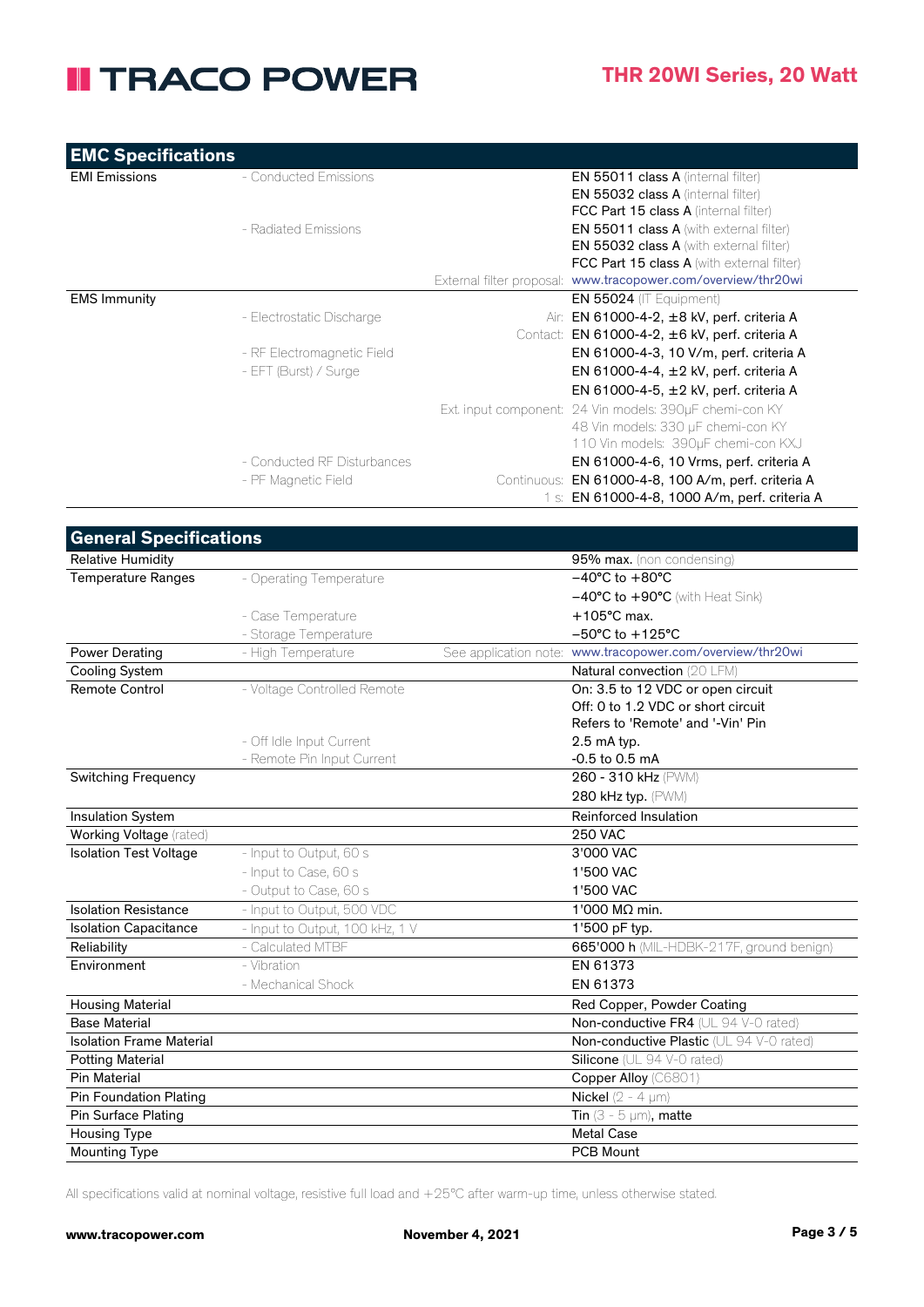### **THR 20WI Series, 20 Watt**

| <b>Connection Type</b>                              | <b>THD</b> (Through-Hole Device)              |
|-----------------------------------------------------|-----------------------------------------------|
| <b>Footprint Type</b>                               | $2" \times 1"$                                |
| <b>Soldering Profile</b>                            | 260°C / 10 s max.                             |
| Weight                                              | 40.5 <sub>g</sub>                             |
| Thermal Impedance                                   | 12.1 K/W                                      |
|                                                     | 9.8 K/W (with Heat Sink)                      |
| <b>Environmental Compliance</b> - REACH Declaration | www.tracopower.com/info/reach-declaration.pdf |
|                                                     | <b>REACH SVHC list compliant</b>              |
|                                                     | <b>REACH Annex XVII compliant</b>             |
| - RoHS Declaration                                  | www.tracopower.com/info/rohs-declaration.pdf  |
|                                                     | Exemptions: 7a                                |
|                                                     | (RoHS exemptions refer to the component       |
|                                                     | concentration only, not to the overall        |
|                                                     | concentration in the product (O5A rule).      |
|                                                     | The SCIP number is provided on request.)      |

#### **Supporting Documents**

Overview Link (for additional Documents) www.tracopower.com/overview/thr20wi

#### **Outline Dimensions**

#### **Standard version**



Tolerances:  $x.x \pm 0.75 \pm 0.03$  $x.xx \pm 0.25 (\pm 0.01)$ Pin diameter ±0.05 (±0.002)

| <b>Pinout</b> |               |               |  |  |
|---------------|---------------|---------------|--|--|
| Pin           | <b>Single</b> | Dual          |  |  |
| 1             | +Vin (Vcc)    | +Vin (Vcc)    |  |  |
| $\mathbf 2$   | -Vin (GND)    | -Vin (GND)    |  |  |
| 3             | Remote On/Off | Remote On/Off |  |  |
| 4             | $+$ Vout      | $+$ Vout      |  |  |
| 5             | -Vout         | Common        |  |  |
| 6             | Trim          | $-V$ out      |  |  |

All specifications valid at nominal voltage, resistive full load and +25°C after warm-up time, unless otherwise stated.